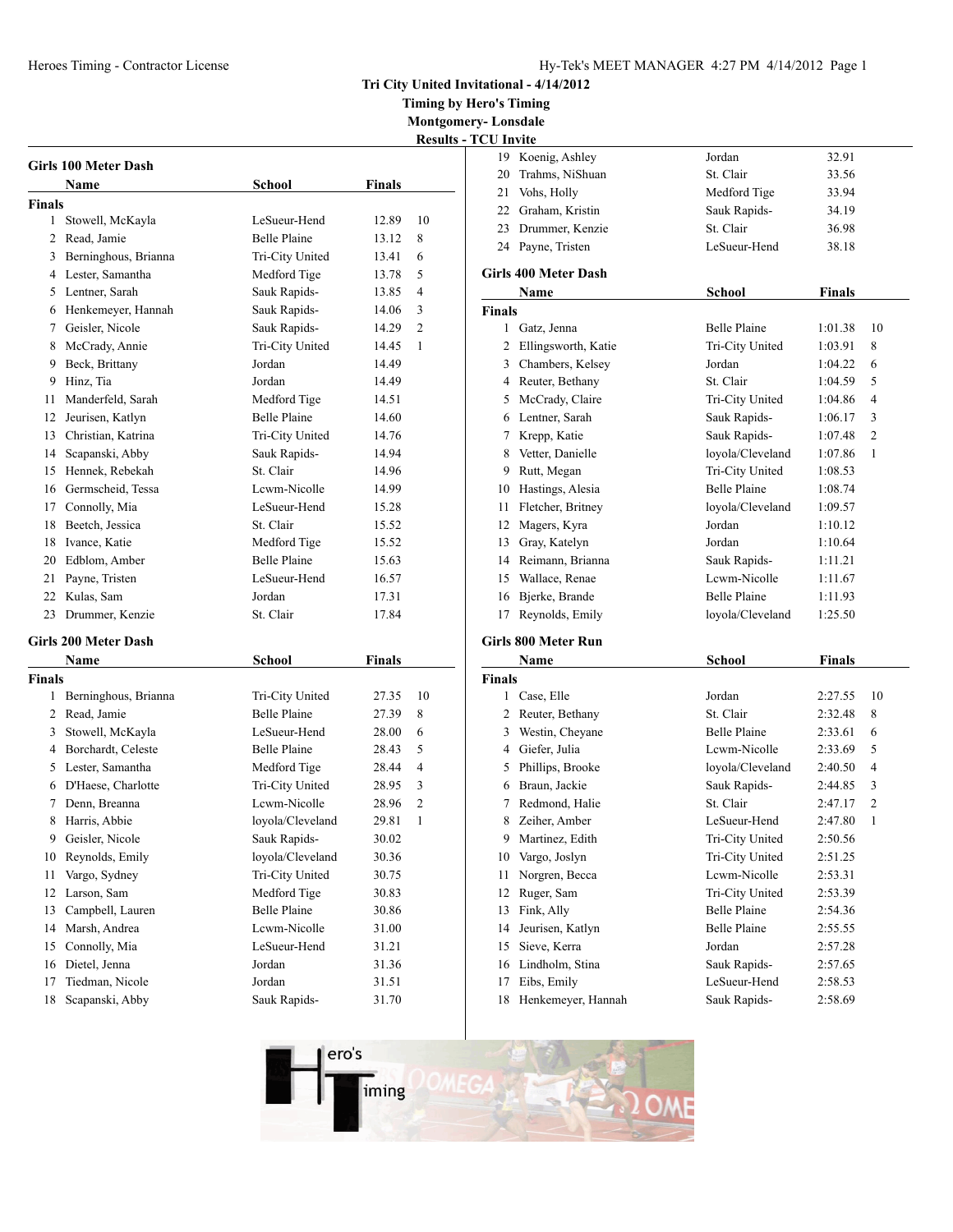**Tri City United Invitational - 4/14/2012**

**Timing by Hero's Timing**

**Montgomery- Lonsdale Results - TCU Invite**

|               | Finals  (Girls 800 Meter Run)  |                     |               | nosan.         |
|---------------|--------------------------------|---------------------|---------------|----------------|
|               | <b>Name</b>                    | <b>School</b>       | <b>Finals</b> |                |
| 19            | Maki-Petays, Anniina           | St. Clair           | 3:05.74       |                |
| 20            | Keilen, Allie                  | Medford Tige        | 3:12.44       |                |
|               | Girls 1600 Meter Run           |                     |               |                |
|               | Name                           | <b>School</b>       | <b>Finals</b> |                |
| <b>Finals</b> |                                |                     |               |                |
| 1             | Chambers, Lexie                | Jordan              | 5:42.26       | 10             |
|               | 2 Henriksen, Meghan            | loyola/Cleveland    | 5:47.60       | 8              |
|               | 3 Siemon, Emilyn               | <b>Belle Plaine</b> | 5:56.42       | 6              |
|               | 4 Skluzacek, Morgan            | Tri-City United     | 6:08.61       | 5              |
| 5             | Braun, Jackie                  | Sauk Rapids-        | 6:12.30       | 4              |
|               | 6 Nagel, Emily                 | Medford Tige        | 6:12.33       | 3              |
| 7             | Scapanski, Katelyn             | Sauk Rapids-        | 6:14.19       | $\overline{c}$ |
| 8             | Gregor, Ashley                 | Tri-City United     | 6:26.60       | 1              |
| 9             | Loeffler, Jessica              | St. Clair           | 6:30.00       |                |
| 10            | Houn, Taylor                   | Tri-City United     | 6:34.17       |                |
| 11            | Senkyr, Maria                  | St. Clair           | 6:35.85       |                |
| 12            | Eischens, Terry                | LeSueur-Hend        | 6:37.26       |                |
| 13            | Kelley, Brittany               | Lewm-Nicolle        | 6:39.78       |                |
| 14            | Schultz, Alissa                | <b>Belle Plaine</b> | 6:48.46       |                |
| 15            | Hank, Katelyn                  | LeSueur-Hend        | 7:00.51       |                |
| 16            | Meger, Mariah                  | LeSueur-Hend        | 7:01.51       |                |
| 17            | Fogarty, Courtney              | <b>Belle Plaine</b> | 7:16.52       |                |
| 18            | Pfeffer, Emma                  | St. Clair           | 9:09.72       |                |
|               | Girls 3200 Meter Run           |                     |               |                |
|               | Name                           | School              | <b>Finals</b> |                |
| <b>Finals</b> |                                |                     |               |                |
|               | 1 Meuleners, Janessa           | <b>Belle Plaine</b> | 11:53.58      | 10             |
|               | 2 Gardholm, Julia              | Medford Tige        | 12:44.63      | 8              |
| 3             | Esqueda, Ariel                 | Lewm-Nicolle        | 12:49.56      | 6              |
| 4             | Skluzacek, Morgan              | Tri-City United     | 13:02.67      | 5              |
| 5             | Schroeder, Danika              | <b>Belle Plaine</b> | 13:06.15      | 4              |
|               | 6 Vogel, Michaela              | Jordan              | 13:08.04      | 3              |
| 7             | Sopata, Alex                   | Jordan              | 13:15.07      | $\overline{c}$ |
| 8             | O'Hern, Casey                  | Jordan              | 13:32.31      | 1              |
| 9             | Ulrich, Julie                  | LeSueur-Hend        | 13:44.92      |                |
|               | 10 Fisher, Sara                | Tri-City United     | 14:16.62      |                |
| 11            | Piepho, Elizabeth              | lovola/Cleveland    | 14:53.99      |                |
| 12            | Senkyr, Maria                  | St. Clair           | 15:06.15      |                |
| 13            | O'Malley, Maggy                | Tri-City United     | 15:12.50      |                |
| 14            | Eide, Ellen                    | LeSueur-Hend        | 16:43.93      |                |
|               | <b>Girls 100 Meter Hurdles</b> |                     |               |                |
|               | Name                           | <b>School</b>       | <b>Finals</b> |                |
| <b>Finals</b> |                                |                     |               |                |
| 1             | Dunklebeck, Brooke             | Tri-City United     | 17.28         | 10             |

| 2              | Scanlon, Lauren                        | <b>Belle Plaine</b> | 17.71         | 8              |
|----------------|----------------------------------------|---------------------|---------------|----------------|
|                | 3 Sorensen, Melissa                    | Lcwm-Nicolle        | 17.80         | 6              |
|                | 4 D'Haese, Charlotte                   | Tri-City United     | 18.09         | 5              |
|                | 5 Hanson, Chloe                        | St. Clair           | 18.40         | 4              |
|                | 6 Krommendyk, Allyson                  | <b>Belle Plaine</b> | 18.99         | 3              |
|                | 7 Vetch, Maggie                        | Lewm-Nicolle        | 19.07         | $\overline{2}$ |
|                | 8 Weierke, Katelyn                     | Jordan              | 19.48         | 1              |
|                | 9 Lukasavitz, Lauren                   | Sauk Rapids-        | 20.20         |                |
|                | 10 Ackerman, Courtney                  | Sauk Rapids-        | 20.87         |                |
|                | 11 Pikus, Kaylie                       | Sauk Rapids-        | 23.37         |                |
| $\overline{a}$ | Stier, Clair                           | <b>Belle Plaine</b> | FS            |                |
|                | <b>Girls 300 Meter Hurdles</b>         |                     |               |                |
|                | Name                                   | <b>School</b>       | <b>Finals</b> |                |
| <b>Finals</b>  |                                        |                     |               |                |
|                | 1 Denn, Breanna                        | Lcwm-Nicolle        | 50.95         | 10             |
|                | 2 Meyer, Amara                         | <b>Belle Plaine</b> | 51.42         | 8              |
|                | 3 Steffen, Megan                       | Tri-City United     | 52.20         | 6              |
|                | 4 Scanlon, Lauren                      | <b>Belle Plaine</b> | 52.90         | 5              |
|                | 5 Ackerman, Courtney                   | Sauk Rapids-        | 53.16         | 4              |
|                | 6 McCann, Riley                        | <b>Belle Plaine</b> | 54.76         | 3              |
|                | 7 Weierke, Katelyn                     | Jordan              | 55.81         | $\overline{2}$ |
|                | 8 McCrady, Annie                       | Tri-City United     | 56.08         | 1              |
|                | 9 Hanson, Jocelyn                      | St. Clair           | 57.50         |                |
|                | 10 Vetch, Maggie                       | Lewm-Nicolle        | 58.28         |                |
| 11             | Lukasavitz, Lauren                     | Sauk Rapids-        | 59.62         |                |
|                | 12 Loehrer, Ashlee                     | Sauk Rapids-        | 59.86         |                |
|                | 13 Hanson, Chloe                       | St. Clair           | 59.98         |                |
|                | Girls 4x100 Meter Relay                |                     |               |                |
|                | Team                                   | <b>Relay</b>        | <b>Finals</b> |                |
| <b>Finals</b>  |                                        |                     |               |                |
| 1              | Tri-City United                        | А                   | 53.15         | 10             |
|                | 2 Medford Tigers*                      | A                   | 54.15         | 8              |
|                | 3 Lewm-Nicollet*                       | A                   | 55.32         | 6              |
|                | 4 loyola/Cleveland                     | A                   | 55.44         | 5              |
|                | 5 Belle Plaine                         | A                   | 55.85         | $\overline{4}$ |
| 6              | Jordan                                 | A                   | 57.09         | 3              |
| 7              | Sauk Rapids-Rice                       | А                   | 57.50         | $\overline{2}$ |
| 8              | St. Clair                              | A                   | 1:00.25       | 1              |
|                |                                        |                     |               |                |
|                | Girls 4x200 Meter Relay<br><b>Team</b> | <b>Relay</b>        | <b>Finals</b> |                |
| <b>Finals</b>  |                                        |                     |               |                |
| $\mathbf{1}$   | <b>Belle Plaine</b>                    | А                   | 1:50.43       | 10             |
| 2              | Tri-City United                        | А                   | 1:57.49       | 8              |
| 3              | Lcwm-Nicollet*                         | A                   | 1:59.42       | 6              |
| 4              | Sauk Rapids-Rice                       | A                   | 2:04.04       | 5              |
|                |                                        |                     |               |                |

St. Clair A 2:10.38 4

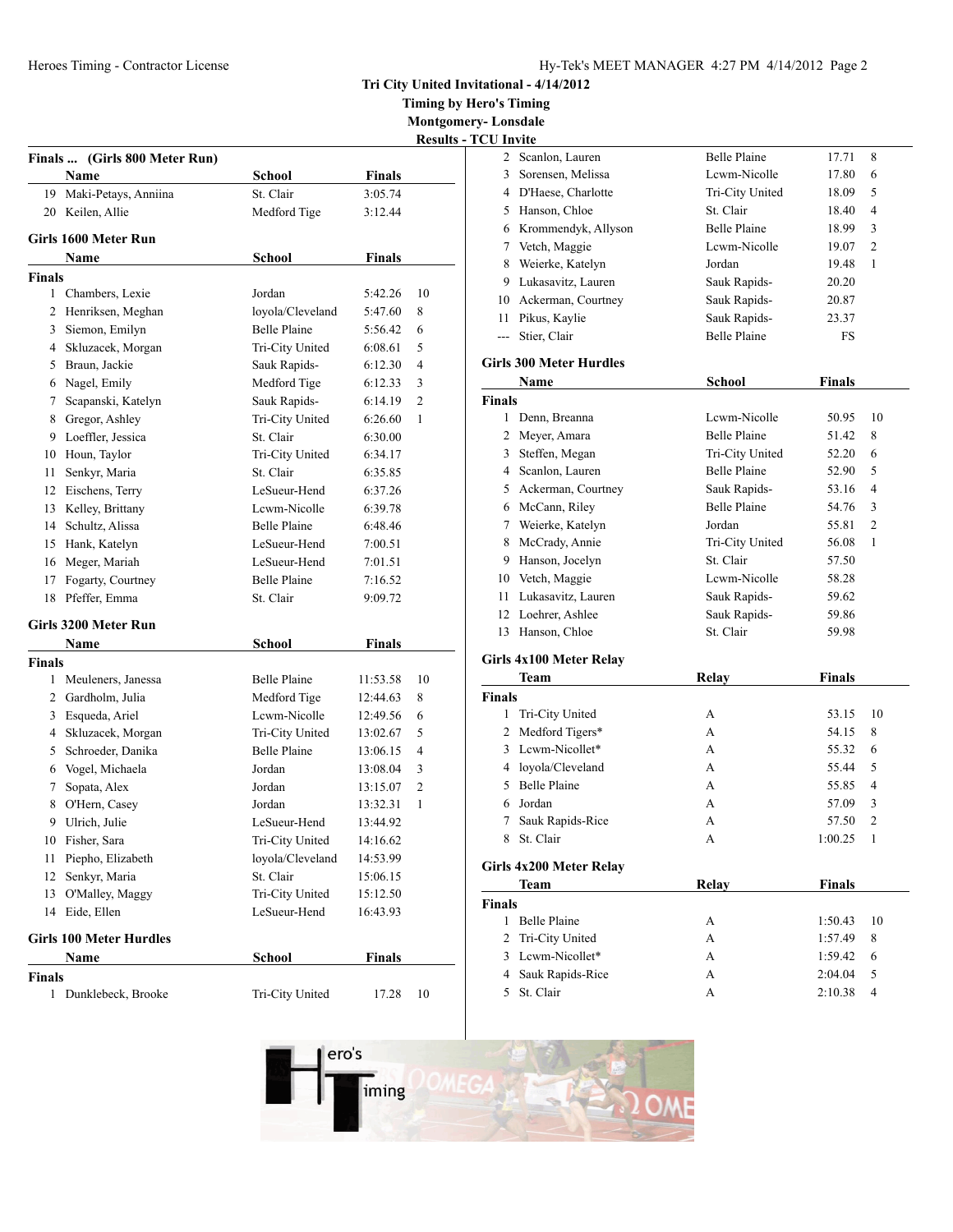Heroes Timing - Contractor License

| Hy-Tek's MEET MANAGER 4:27 PM 4/14/2012 Page 3 |  |  |  |
|------------------------------------------------|--|--|--|
|------------------------------------------------|--|--|--|

**Tri City United Invitational - 4/14/2012**

**Timing by Hero's Timing**

**Montgomery- Lonsdale Results** - TCU Invite

|               |                                   |                     |               | <b>Results</b> - |
|---------------|-----------------------------------|---------------------|---------------|------------------|
|               | Finals  (Girls 4x200 Meter Relay) |                     |               |                  |
|               | Team                              | <b>Relay</b>        | <b>Finals</b> |                  |
|               | 6 Medford Tigers*                 | A                   | 2:11.21       | 3                |
|               | Jordan                            | А                   | DQ            |                  |
|               | Girls 4x400 Meter Relay           |                     |               |                  |
|               | Team                              | Relay               | <b>Finals</b> |                  |
| <b>Finals</b> |                                   |                     |               |                  |
| 1             | Belle Plaine                      | А                   | 4:19.30       | 10               |
| 2             | lovola/Cleveland                  | A                   | 4:24.67       | 8                |
| 3             | Jordan                            | A                   | 4:27.14       | 6                |
|               | 4 Sauk Rapids-Rice                | A                   | 4:28.27       | 5                |
| 5.            | Tri-City United                   | A                   | 4:36.61       | 4                |
|               | 6 St. Clair                       | A                   | 4:49.37       | 3                |
| 7             | Lcwm-Nicollet*                    | А                   | 4:56.40       | $\overline{2}$   |
|               | Girls 4x800 Meter Relay           |                     |               |                  |
|               | Team                              | Relay               | <b>Finals</b> |                  |
| <b>Finals</b> |                                   |                     |               |                  |
| 1             | <b>Belle Plaine</b>               | А                   | 10:25.38      | 10               |
| 2             | Jordan                            | A                   | 10:30.95      | 8                |
|               | 3 loyola/Cleveland                | A                   | 10:44.41      | 6                |
|               | 4 Lewm-Nicollet*                  | А                   | 10:56.72      | 5                |
|               | 5 St. Clair                       | A                   | 10:57.92      | 4                |
| 6             | Tri-City United                   | A                   | 11:13.54      | 3                |
| 7             | Sauk Rapids-Rice                  | А                   | 11:48.01      | 2                |
|               | <b>Girls High Jump</b>            |                     |               |                  |
|               | Name                              | <b>School</b>       | <b>Finals</b> |                  |
| <b>Finals</b> |                                   |                     |               |                  |
| 1             | Stier, Clair                      | Belle Plaine        | 5-03.00       | 10               |
|               | 2 Luebbe, Ellyn                   | Medford Tige        | 5-00.00       | 8                |
| 3             | Martinez, Edith                   | Tri-City United     | 4-10.00       | 6                |
| 4             | Meyer, Amara                      | Belle Plaine        | 4-08.00       | 5                |
|               | 5 Geisler, Nicole                 | Sauk Rapids-        | 4-08.00       | 4                |
|               | 6 Ebnet, Olivia                   | Sauk Rapids-        | 4-06.00       | 2.5              |
|               | 6 Zeiher, Amber                   | LeSueur-Hend        | 4-06.00       | 2.5              |
| 8             | Berninghous, Brianna              | Tri-City United     | 4-04.00       | 1                |
| 9             | Hesser, Lauren                    | Lcwm-Nicolle        | 4-02.00       |                  |
|               | 10 Krommendyk, Allyson            | <b>Belle Plaine</b> | 4-00.00       |                  |
|               | 10 Buchanan, Maddison             | Lcwm-Nicolle        | $4 - 00.00$   |                  |
|               | --- Tiedman, Nicole               | Jordan              | NH            |                  |
|               | --- D'Haese, Charlotte            | Tri-City United     | NΗ            |                  |
|               | --- Gray, Katelyn                 | Jordan              | NΗ            |                  |
|               | <b>Girls Pole Vault</b>           |                     |               |                  |
|               | Name                              | <b>School</b>       | <b>Finals</b> |                  |
| <b>Finals</b> |                                   |                     |               |                  |
| 1             | Gregor, Ashley                    | Tri-City United     | 8-06.00       | 10               |
|               |                                   |                     |               |                  |

| <b>CU</b> Invite |                              |                              |                      |     |
|------------------|------------------------------|------------------------------|----------------------|-----|
| 2                | Larson, Sam                  | Medford Tige                 | 8-00.00              | 6.3 |
| 2                | Wiescamp, Makena             | Jordan                       | 8-00.00              | 6.3 |
| 2                | Denn, Breanna                | Lewm-Nicolle                 | 8-00.00              | 6.3 |
| 5                | Lester, Samantha             | Medford Tige                 | 8-00.00              | 4   |
|                  | 6 Egan, Shannon              | <b>Belle Plaine</b>          | 8-00.00              | 3   |
| 7                | Vetch, Maggie                | Lewm-Nicolle                 | 7-06.00              | 2   |
| 8                | Arnold, Rachel               | Sauk Rapids-                 | 7-00.00              | 1   |
| 9                | Scanlon, Lauren              | <b>Belle Plaine</b>          | 7-00.00              |     |
| 10               | Piotrowski, Rachel           | Jordan                       | 6-06.00              |     |
|                  | 10 Pierskalla, Bailey        | Sauk Rapids-                 | 6-06.00              |     |
|                  | 10 Storm, Brittany           | St. Clair                    | 6-06.00              |     |
|                  | 10 Vargo, Joslyn             | Tri-City United              | 6-06.00              |     |
|                  | --- Loeffler, Jessica        | St. Clair                    | ΝH                   |     |
|                  | --- Vargo, Sydney            | Tri-City United              | ΝH                   |     |
|                  | --- Selly, Erica             | <b>Belle Plaine</b>          | ΝH                   |     |
|                  | --- Vohs, Holly              | Medford Tige                 | ΝH                   |     |
| ---              | Beck, Brittany               | Jordan                       | NΗ                   |     |
|                  | --- Senkyr, Maria            | St. Clair                    | NΗ                   |     |
|                  | --- Esqueda, Ariel           | Lewm-Nicolle                 | NH                   |     |
|                  | <b>Girls Long Jump</b>       |                              |                      |     |
|                  | Name                         | <b>School</b>                | Finals               |     |
| <b>Finals</b>    |                              |                              |                      |     |
| 1                | Christian, Katrina           | Tri-City United              | 15-00.50             | 10  |
| 2                | Borchardt, Celeste           | <b>Belle Plaine</b>          | 15-00.00             | 8   |
| 3                | McCrady, Claire              | Tri-City United              | 14-08.50             | 6   |
| 4                | Denn, Breanna                | Lcwm-Nicolle                 | 14-07.00             | 4.5 |
| 4                | McCrady, Annie               | Tri-City United              | 14-07.00             | 4.5 |
|                  | 6 Wolf, Kira                 | Lewm-Nicolle                 | 14-04.00             | 3   |
| 7                | Braun, Jackie                | Sauk Rapids-                 | 14-03.00             | 2   |
| 8                | Stowell, McKayla             | LeSueur-Hend                 | 14-02.00             | 1   |
| 9                | Caola, Cassie                | <b>Belle Plaine</b>          | 14-01.00             |     |
| 10               | Reuter, Bethany              | St. Clair                    | 14-00.00             |     |
| 11               | Larson, Lauren               | Medford Tige                 | 13-10.00             |     |
|                  | 12 Koestler, Kelsey          | Jordan                       | 13-07.00             |     |
| 13               | Jeurisen, Katlyn             | <b>Belle Plaine</b>          | 13-02.50             |     |
|                  | 14 Manderfeld, Sarah         | Medford Tige                 | 13-00.00             |     |
|                  | 15 Vetter, Danielle          | loyola/Cleveland             | 12-11.00             |     |
| 16               | Holicky, Tayloy              | loyola/Cleveland             | 12-09.00             |     |
| 17               | Vetter, Katerina             | loyola/Cleveland             | 12-08.00             |     |
| 18               |                              |                              |                      |     |
|                  | Beetch, Jessica              | St. Clair                    | 12-03.00             |     |
| 19               | Klegstad, Hannah             | Jordan                       | 12-02.00             |     |
| 19               | Dietel, Jenna                | Jordan                       | 12-02.00             |     |
| 21               | Ireland, Bridget             | St. Clair                    | 12-00.00             |     |
| 22               | Garrison, Heather            | Sauk Rapids-                 | 11-10.00             |     |
| 23<br>24         | Snead, Beka<br>Ivance, Katie | Sauk Rapids-<br>Medford Tige | 11-04.00<br>11-00.00 |     |

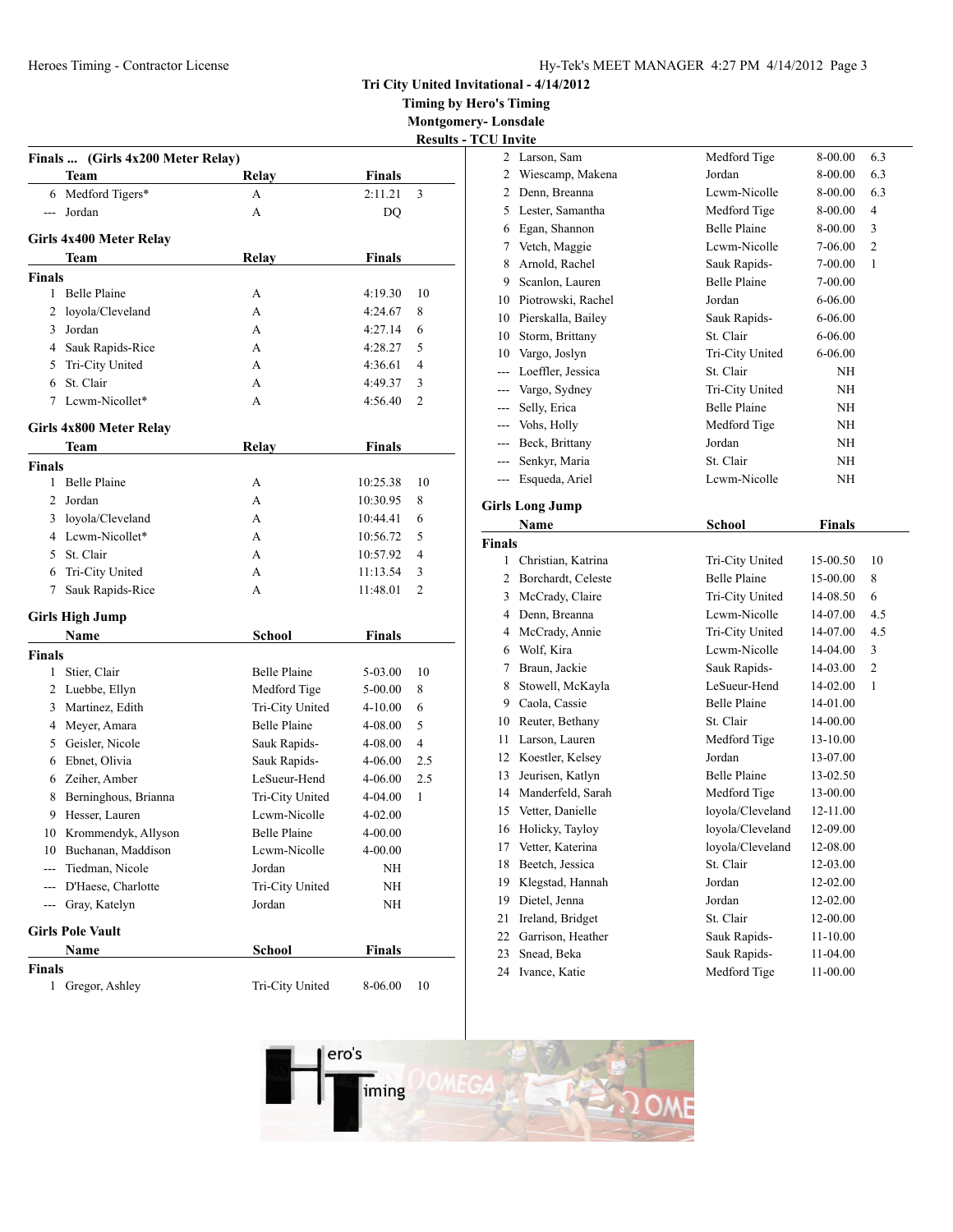## **Tri City United Invitational - 4/14/2012**

**Timing by Hero's Timing Montgomery- Lonsdale**

**Results - TCU Invite**

|               | <b>Girls Triple Jump</b> |                     |          |                |  |
|---------------|--------------------------|---------------------|----------|----------------|--|
|               | Name                     | <b>School</b>       | Finals   |                |  |
| <b>Finals</b> |                          |                     |          |                |  |
| 1             | Larson, Lauren           | Medford Tige        | 33-04.50 | 10             |  |
|               | 2 Stier, Clair           | <b>Belle Plaine</b> | 32-04.00 | 8              |  |
|               | 3 Caola, Cassie          | <b>Belle Plaine</b> | 31-09.50 | 6              |  |
|               | 4 Christian, Katrina     | Tri-City United     | 30-06.25 | 5              |  |
| 5             | Schumacher, Megan        | <b>Belle Plaine</b> | 30-04.50 | 4              |  |
|               | 6 Koestler, Kelsey       | Jordan              | 30-00.50 | 3              |  |
| 7             | Skluzacek, Morgan        | Tri-City United     | 28-00.00 | $\overline{c}$ |  |
| 8             | Esqueda, Ariel           | Lcwm-Nicolle        | 27-10.25 | 1              |  |
| 9.            | Manderfeld, Sarah        | Medford Tige        | 27-07.75 |                |  |
| 10            | Ebnet, Olivia            | Sauk Rapids-        | 27-05.75 |                |  |
| 11            | Hanson, Chloe            | St. Clair           | 27-05.25 |                |  |
|               | 12 Welsch, Jordan        | Lcwm-Nicolle        | 27-04.50 |                |  |
| 13            | Pierskalla, Bailey       | Sauk Rapids-        | 26-07.25 |                |  |
|               | 14 Ireland, Bridget      | St. Clair           | 26-06.25 |                |  |
| 15            | Rutt, Megan              | Tri-City United     | 26-01.50 |                |  |
| 16            | Storm, Brittany          | St. Clair           | 25-08.50 |                |  |
|               |                          |                     |          |                |  |
|               | <b>Girls Shot Put</b>    |                     |          |                |  |
|               | Name                     | School              | Finals   |                |  |
| Finals        |                          |                     |          |                |  |
| 1             | Schroeder, Karina        | Lewm-Nicolle        | 41-01.00 | 10             |  |
| 2             | Thooft, Ashley           | St. Clair           | 40-04.00 | 8              |  |
| 3             | Weber, Katelyn           | St. Clair           | 38-02.25 | 6              |  |
|               | 4 Schmidt, Katie         | LeSueur-Hend        | 36-07.25 | 5              |  |
|               | 5 Dean, Madison          | Jordan              | 33-06.50 | 4              |  |
|               | 6 Szyszka, Nicole        | Jordan              | 32-01.50 | 3              |  |
|               | 7 Kroells, Cyndi         | <b>Belle Plaine</b> | 31-08.50 | $\overline{c}$ |  |
|               | 8 Virchow, Maddy         | Sauk Rapids-        | 31-00.25 | 1              |  |
| 9.            | Holicky, Tayloy          | loyola/Cleveland    | 30-02.00 |                |  |
| 10            | Storlie, Natalie         | Jordan              | 27-09.00 |                |  |
| 11            | Rodriquez, Shanda        | St. Clair           | 27-03.50 |                |  |
| 12            | Lupkes, Tiffany          | Sauk Rapids-        | 27-02.25 |                |  |
| 13            | Schroeder, Megan         | Lcwm-Nicolle        | 27-01.00 |                |  |
| 14            | Sowieja, Andrea          | Tri-City United     | 26-04.00 |                |  |
| 15            | Eide, Ellen              | LeSueur-Hend        | 26-03.00 |                |  |
| 16            | Wilson, Caitlin          | Medford Tige        | 24-08.00 |                |  |
| 17            | Theissen, Alayna         | Lcwm-Nicolle        | 23-08.50 |                |  |
| 18            | Lehman, Devin            | <b>Belle Plaine</b> | 23-07.00 |                |  |
| 19            | Syme, Ali                | Sauk Rapids-        | 23-03.00 |                |  |
| 20            | Anderson, Ally           | <b>Belle Plaine</b> | 23-02.00 |                |  |
| 21            | Zeiher, Amber            | LeSueur-Hend        | 22-08.50 |                |  |
| 22            | Riebel, Brittney         | Tri-City United     | 22-03.25 |                |  |
| 23            | Wendlandt, Sarah         | loyola/Cleveland    | 22-02.00 |                |  |
| 24            | Grundhoffer, Tessa       | Tri-City United     | 20-11.00 |                |  |

|                | <b>Girls Discus Throw</b>  |                     |               |                |
|----------------|----------------------------|---------------------|---------------|----------------|
|                | <b>Name</b>                | School              | Finals        |                |
| <b>Finals</b>  |                            |                     |               |                |
| 1              | Thooft, Ashley             | St. Clair           | 132-00        | 10             |
| 2              | Weber, Katelyn             | St. Clair           | $121 - 10$    | 8              |
|                | 3 Schmidt, Katie           | LeSueur-Hend        | 118-08        | 6              |
| $\overline{4}$ | Schroeder, Karina          | Lcwm-Nicolle        | 113-09        | 5              |
| 5              | Szyszka, Nicole            | Jordan              | 101-05        | 4              |
|                | 6 Kroells, Cyndi           | <b>Belle Plaine</b> | 87-10         | 3              |
| 7              | Rodriquez, Shanda          | St. Clair           | 86-07         | $\overline{2}$ |
|                | 8 Dean, Madison            | Jordan              | 83-07         | 1              |
|                | 9 Lehman, Devin            | <b>Belle Plaine</b> | 80-02         |                |
|                | 10 Wilson, Caitlin         | Medford Tige        | $77 - 10$     |                |
| 11             | Steffen, Megan             | Tri-City United     | 73-11         |                |
| 12             | Sowieja, Andrea            | Tri-City United     | $73-10$       |                |
| 12             | Holicky, Tayloy            | loyola/Cleveland    | $73-10$       |                |
| 14             | Storlie, Natalie           | Jordan              | 70-08         |                |
|                | 15 Lupkes, Tiffany         | Sauk Rapids-        | 70-06         |                |
|                | 16 Virchow, Maddy          | Sauk Rapids-        | 68-01         |                |
| 17             | Anderson, Ally             | <b>Belle Plaine</b> | 66-09         |                |
|                | 18 Eide, Ellen             | LeSueur-Hend        | 60-08         |                |
| 19             | Theissen, Alayna           | Lewm-Nicolle        | 60-07         |                |
|                | 20 Dunklebeck, Brooke      | Tri-City United     | 59-06         |                |
| 21             | Syme, Ali                  | Sauk Rapids-        | 54-04         |                |
| 22             | Schroeder, Megan           | Lewm-Nicolle        | 53-09         |                |
| 23             | Wendlandt, Sarah           | loyola/Cleveland    | 53-04         |                |
|                | <b>Boys 100 Meter Dash</b> |                     |               |                |
|                | Name                       | School              | <b>Finals</b> |                |
| <b>Finals</b>  |                            |                     |               |                |
| 1              | Huberty, Matt              | Sauk Rapids-        | 11.51         | 10             |
|                | 2 Murphy, Sean             | Lewm-Nicolle        | 11.74         | 8              |
| 3              | Wolke, Ryan                | <b>Belle Plaine</b> | 11.75         | 6              |
| 4              | Tyler, Dontarrius          | Jordan              | 11.79         | 5              |
| 5.             | Josephs, Brandon           | Sauk Rapids-        | 11.90         | $\overline{4}$ |
|                | 6 Meixell, Nate            | Lewm-Nicolle        | 12.02         | 3              |
|                | 7 Fischer, Jamie           | Lcwm-Nicolle        | 12.07         | $\overline{2}$ |
| 8              | Drentlaw, Samson           | Jordan              | 12.20         | 1              |
| 9              | McCabe, Cole               | Tri-City United     | 12.24         |                |
| 10             | Larson, Kiel               | Medford Tige        | 12.31         |                |
| 11             | Zurn, Nick                 | <b>Belle Plaine</b> | 12.32         |                |

12 Kruschke, Everett Belle Plaine 12.44 Crawford, Eli Jordan 12.45 Torres, Pablo LeSueur-Hend 12.48 Klingsporn, Jake loyola/Cleveland 12.56 16 Hanek, John Tri-City United 12.61 Liang, Kelvin loyola/Cleveland 12.65 18 Goebel, John St. Clair 12.72

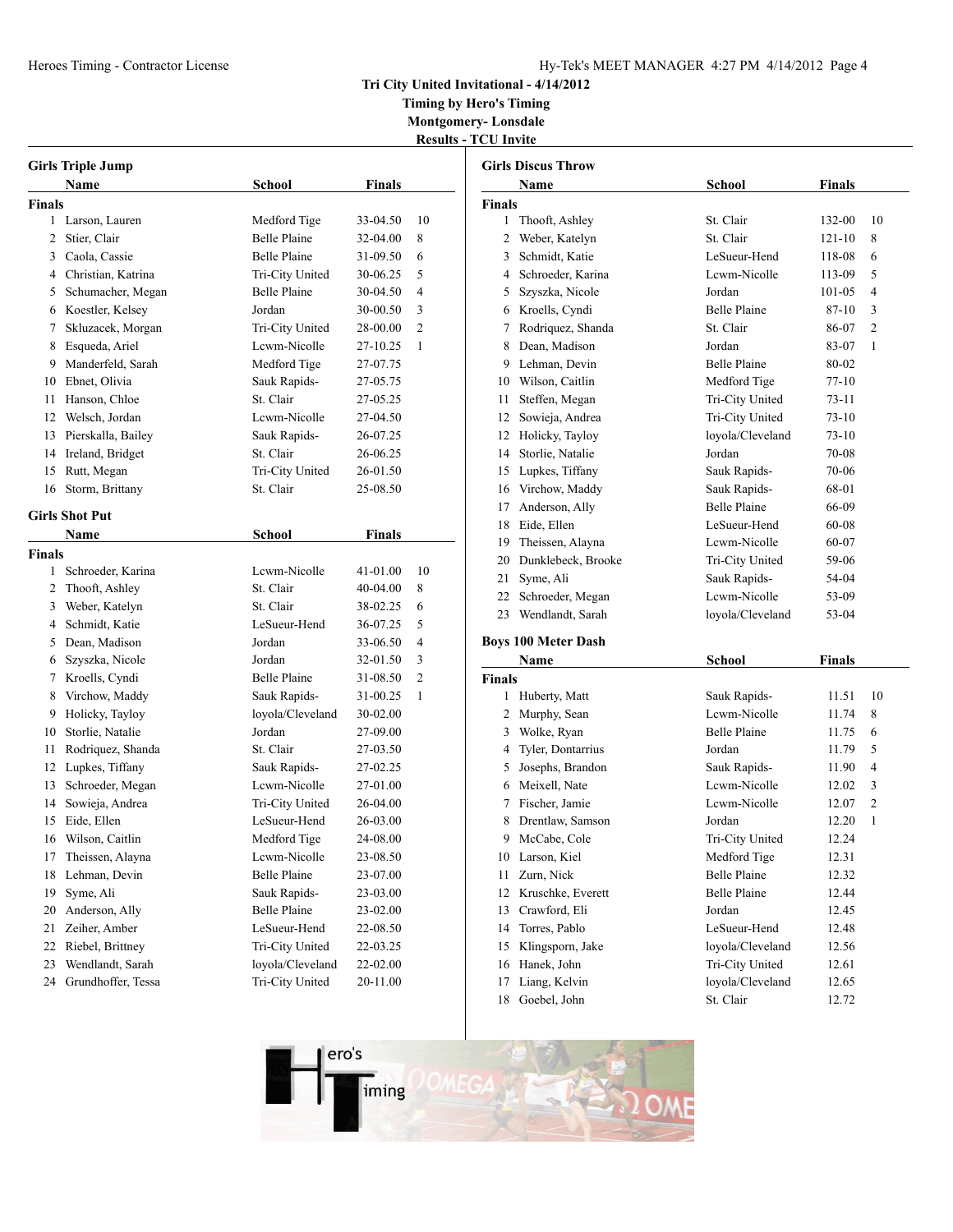**Tri City United Invitational - 4/14/2012**

**Timing by Hero's Timing Montgomery- Lonsdale**

<u>**Results**</u>

|                    |                            |                     |               | Results        |
|--------------------|----------------------------|---------------------|---------------|----------------|
| <b>Finals</b>      | (Boys 100 Meter Dash)      |                     |               |                |
|                    | Name                       | School              | <b>Finals</b> |                |
| 19                 | Turgeon, Alex              | Tri-City United     | 12.85         |                |
|                    | 20 Aguilar, Mario          | LeSueur-Hend        | 13.01         |                |
|                    | 21 Omtvedt, Brady          | loyola/Cleveland    | 13.05         |                |
|                    | 22 Kleinow, Josh           | Sauk Rapids-        | 13.63         |                |
|                    | 23 O'Connor, Quinn         | Medford Tige        | 13.75         |                |
|                    | 24 Peralta, Chris          | Medford Tige        | 13.97         |                |
| $---$              | Hynes-Marquette, Noah      | LeSueur-Hend        | FS            |                |
|                    | <b>Boys 200 Meter Dash</b> |                     |               |                |
|                    | Name                       | <b>School</b>       | <b>Finals</b> |                |
| <b>Finals</b>      |                            |                     |               |                |
| 1                  | Tyler, Dontarrius          | Jordan              | 23.67         | 10             |
|                    | 2 Wagner, Kevin            | loyola/Cleveland    | 24.07         | 8              |
|                    | 3 Murphy, Sean             | Lewm-Nicolle        | 24.44         | 6              |
|                    | 4 Huberty, Matt            | Sauk Rapids-        | 24.54         | 5              |
|                    | 5 Frederick, Ryan          | Tri-City United     | 24.84         | $\overline{4}$ |
|                    | 6 Zurn, Nick               | <b>Belle Plaine</b> | 24.85         | 3              |
|                    | 7 Vanzuilen, Luke          | Medford Tige        | 24.99         | $\overline{2}$ |
| 8                  | Singh, Anmol               | loyola/Cleveland    | 25.23         | $\mathbf{1}$   |
| 9.                 | Schwarz, Thomas            | LeSueur-Hend        | 25.34         |                |
|                    | 10 Wittowski, Bobby        | Sauk Rapids-        | 25.41         |                |
| 11                 | Torres, Pablo              | LeSueur-Hend        | 25.61         |                |
|                    | 12 Chapple, Elijah         | Medford Tige        | 25.64         |                |
|                    | 13 Dandurand, Luke         | <b>Belle Plaine</b> | 25.71         |                |
|                    | 14 Hull, Casey             | Jordan              | 25.72         |                |
|                    | 14 Bible, Jake             | Lewm-Nicolle        | 25.72         |                |
|                    | 16 Haefner, Dillon         | <b>Belle Plaine</b> | 25.78         |                |
| 17                 | Aguilar, Mario             | LeSueur-Hend        | 26.87         |                |
|                    | 18 Vetter, Joe             | loyola/Cleveland    | 26.96         |                |
| 18                 | Brownlee, Mason            | Tri-City United     | 26.96         |                |
|                    | 20 Holmes, Kameron         | Medford Tige        | 27.03         |                |
| 21                 | Wick, David                | Jordan              | 27.14         |                |
| 22                 | Murphy, Travis             | Lewm-Nicolle        | 28.08         |                |
| 22                 | Peters, Erik               | St. Clair           | 28.08         |                |
| 24                 | Phillips, Gus              | Tri-City United     | 28.19         |                |
| 25                 | Kleinow, Josh              | Sauk Rapids-        | 29.06         |                |
|                    | 26 Storm, Blake            | St. Clair           | 29.27         |                |
|                    | <b>Boys 400 Meter Dash</b> |                     |               |                |
|                    | Name                       | <b>School</b>       | Finals        |                |
|                    |                            |                     |               |                |
| <b>Finals</b><br>1 |                            | Belle Plaine        |               | 10             |
| $\overline{c}$     | Grieves, Chase             |                     | 53.62         |                |
|                    | Zurn, Nick                 | Belle Plaine        | 54.99         | 8              |
|                    | 3 Haas, Alex               | LeSueur-Hend        | 55.19         | 6              |
|                    | 4 Schwarz, Thomas          | LeSueur-Hend        | 55.61         | 5              |
|                    | 5 Chilson, Colton          | Jordan              | 55.69         | $\overline{4}$ |
|                    | 6 Chapple, Elijah          | Medford Tige        | 56.04         | 3              |
|                    |                            |                     |               |                |

|                  | Name                       | School              | Finals        |                |
|------------------|----------------------------|---------------------|---------------|----------------|
|                  | <b>Boys 1600 Meter Run</b> |                     |               |                |
|                  |                            |                     |               |                |
|                  | 20 Magers, Kalen           | Lewm-Nicolle        | 2:40.97       |                |
|                  | 19 Kruize, Cody            | Sauk Rapids-        | 2:39.08       |                |
|                  | 18 Zahler, Nick            | Jordan              | 2:37.98       |                |
|                  | 17 Colling, Ted            | Jordan              | 2:35.00       |                |
|                  | 16 Bruender, Josh          | loyola/Cleveland    | 2:34.28       |                |
|                  | 15 Way, Kevin              | Jordan              | 2:28.32       |                |
|                  | 14 Zondervan, Drew         | Sauk Rapids-        | 2:25.76       |                |
|                  | 13 Roth, John              | Lewm-Nicolle        | 2:25.61       |                |
|                  | 12 Parpala, Janne          | Lewm-Nicolle        | 2:20.10       |                |
| 11               | Lain, McKinley             | Sauk Rapids-        | 2:18.40       |                |
|                  | 10 Boecker, Billy          | <b>Belle Plaine</b> | 2:17.69       |                |
|                  | 9 Sonderland, Isak         | St. Clair           | 2:16.23       |                |
|                  | 8 Moylan, Tyler            | <b>Belle Plaine</b> | 2:14.18       | 1              |
| 7                | Bosaker, Jeremy            | Tri-City United     | 2:13.88       | $\overline{c}$ |
|                  | 6 Den Herder, Grant        | loyola/Cleveland    | 2:12.10       | 3              |
| 5                | Arroyo, Max                | Tri-City United     | 2:11.44       | 4              |
|                  | 4 McGuire, Marty           | Tri-City United     | 2:11.30       | 5              |
|                  | 3 Senkyr, Robert           | St. Clair           | 2:08.74       | 6              |
|                  | 2 Grieves, Chase           | <b>Belle Plaine</b> | 2:07.78       | 8              |
| 1                | Omtvedt, Bryce             | loyola/Cleveland    | 2:04.17       | 10             |
| <b>Finals</b>    |                            |                     |               |                |
|                  | Name                       | School              | <b>Finals</b> |                |
|                  | <b>Boys 800 Meter Run</b>  |                     |               |                |
|                  | 23 Adams, Jack             | loyola/Cleveland    | 1:12.97       |                |
|                  | 22 Pudwill, Jared          | LeSueur-Hend        | 1:11.78       |                |
| 21               | Kick, Josh                 | Sauk Rapids-        | 1:07.66       |                |
|                  | 20 Magers, Kalen           | Lewm-Nicolle        | 1:07.21       |                |
|                  | 19 Hartwig, Jason          | Jordan              | 1:05.88       |                |
|                  | 18 Schultz, Cody           | Medford Tige        | 1:03.80       |                |
|                  | 17 Danks, Timothy          | St. Clair           | 1:03.00       |                |
|                  | 16 Statz, Brady            | Sauk Rapids-        | 1:02.76       |                |
|                  | 15 Mattson, Logan          | Sauk Rapids-        | 1:02.33       |                |
|                  | 14 Schruin, Sam            | St. Clair           | 1:02.14       |                |
|                  | 13 Murray, Andrew          | loyola/Cleveland    | 1:01.25       |                |
|                  | 12 Vetter, Joe             | loyola/Cleveland    | 1:00.23       |                |
|                  | 11 Prohaska, Blayne        | <b>Belle Plaine</b> | 58.76         |                |
|                  | 10 Stasney, Tadd           | Tri-City United     | 58.03         |                |
|                  | 9 Anderson, Ethan          | Lewm-Nicolle        | 57.45         |                |
|                  | 8 Phillips, Gus            | Tri-City United     | 56.58         | $\mathbf{1}$   |
|                  | 7 Bosaker, Jeremy          | Tri-City United     | 56.22         | $\overline{c}$ |
| <b>CU</b> Invite |                            |                     |               |                |
|                  |                            |                     |               |                |

| Name             | School              | Finals  |        |  |
|------------------|---------------------|---------|--------|--|
| Finals           |                     |         |        |  |
| 1 Omtvedt, Bryce | loyola/Cleveland    | 4:45.47 | -10    |  |
| 2 Boecker, Billy | <b>Belle Plaine</b> | 4:50.25 | -8     |  |
| 3 Hauser, Tyler  | St. Clair           | 4:52.77 | 6      |  |
| 4 Dvorak, Philip | <b>Belle Plaine</b> | 5:00.62 | $\sim$ |  |
|                  |                     |         |        |  |

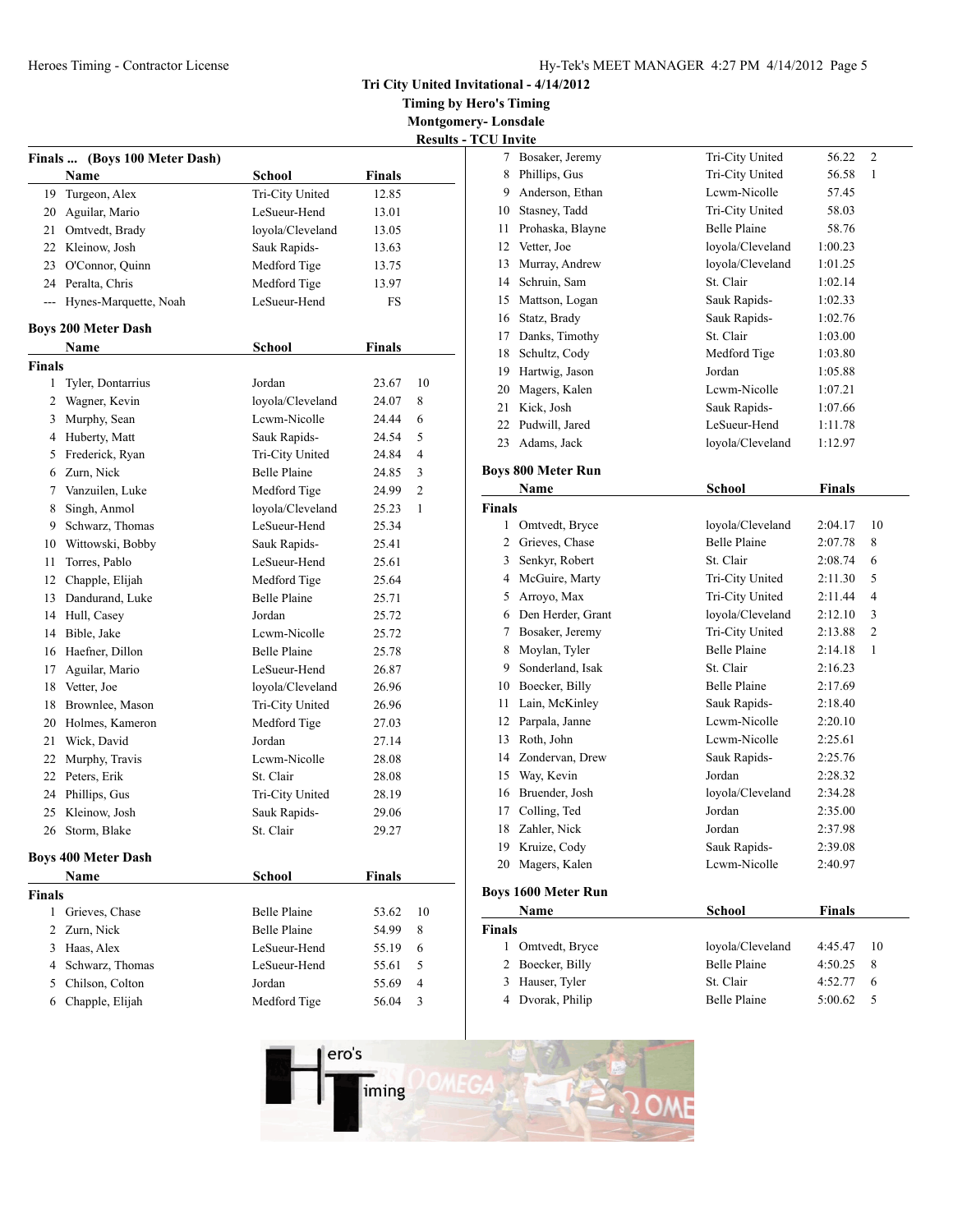## **Tri City United Invitational - 4/14/2012**

**Timing by Hero's Timing Montgomery- Lonsdale**

**Results - TCU Invite**

|                | Finals  (Boys 1600 Meter Run) |                     |               |    |
|----------------|-------------------------------|---------------------|---------------|----|
|                | Name                          | <b>School</b>       | <b>Finals</b> |    |
| 5              | Eichten, Tony                 | Jordan              | 5:05.41       | 4  |
| 6              | Dooley, Mitch                 | Tri-City United     | 5:11.56       | 3  |
| 7              | Roth, John                    | Lcwm-Nicolle        | 5:14.98       | 2  |
| 8              | Vogel, Trevor                 | Jordan              | 5:18.30       | 1  |
| 9              | Gerdts, Sam                   | LeSueur-Hend        | 5:24.84       |    |
| 10             | Ripka, Dillon                 | Medford Tige        | 5:28.06       |    |
| 11             | Smith, AJ                     | LeSueur-Hend        | 5:32.99       |    |
| 12             | Dvorak, Tony                  | <b>Belle Plaine</b> | 5:34.33       |    |
| 13             | Dwyer, Ethan                  | LeSueur-Hend        | 5:36.22       |    |
| 14             | Zahler, Nick                  | Jordan              | 5:37.20       |    |
| 15             | Kruize, Cody                  | Sauk Rapids-        | 5:37.29       |    |
| 16             | Reed, Gavin                   | Sauk Rapids-        | 5:41.00       |    |
| 17             | Dooley, Jared                 | Tri-City United     | 5:43.88       |    |
| 18             | Bertz, Sam                    | loyola/Cleveland    | 5:45.02       |    |
| 19             | Michels, Wallace              | Lewm-Nicolle        | 5:45.20       |    |
|                | 20 Courrier, Nick             | loyola/Cleveland    | 5:46.25       |    |
| 21             | Stram, Matt                   | Sauk Rapids-        | 5:46.57       |    |
| 22             | Mora-Flores, Benito           | Medford Tige        | 5:57.00       |    |
| 23             | Dardis, Tyler                 | St. Clair           | 5:58.01       |    |
| 24             | Thompson, Michael             | St. Clair           | 6:19.45       |    |
|                | <b>Boys 3200 Meter Run</b>    |                     |               |    |
|                | <b>Name</b>                   | <b>School</b>       | <b>Finals</b> |    |
| Finals         |                               |                     |               |    |
| 1              | Schwartz, Ethan               | loyola/Cleveland    | 10:47.43      | 10 |
| $\overline{c}$ | Huss, Chris                   | Jordan              | 10:54.27      | 8  |
| 3              | Schaffer, Jacob               | <b>Belle Plaine</b> | 10:59.88      | 6  |
| 4              | Bernau, Stephen               | Lcwm-Nicolle        | 11:04.26      | 5  |
| 5              | Dvorak, Philip                | <b>Belle Plaine</b> | 11:07.03      | 4  |
| 6              | Miller, Nathan                | Sauk Rapids-        | 11:17.81      | 3  |
| 7              | Corl, Kris                    | <b>Belle Plaine</b> | 11:20.65      | 2  |
| 8              | Elmer, Wyatt                  | loyola/Cleveland    | 11:21.82      | 1  |
| 9              | Kohnert, Mic                  | Tri-City United     | 11:37.72      |    |
|                | 10 Grubat, Paolo              | Sauk Rapids-        | 11:39.90      |    |
| 11             | Lemieur, Jordan               | Sauk Rapids-        | 11:39.92      |    |
| 12             | Ruthford, Brady               | Jordan              | 11:43.14      |    |
| 13             | Guentzel, Aaron               | loyola/Cleveland    | 12:17.21      |    |
| 14             | Dooley, Jared                 | Tri-City United     | 12:24.05      |    |
| 15             | Whiteside, Karth              | Jordan              | 12:40.27      |    |
| 16             | Magers, Kalen                 | Lcwm-Nicolle        | 12:48.01      |    |
| 17             | Manderfeld, Adam              | Medford Tige        | 13:10.90      |    |
| 18             |                               |                     |               |    |
|                | Nugent, Nick                  | LeSueur-Hend        | 13:22.51      |    |
| 19             | Weiderich, Connor             | LeSueur-Hend        | 13:32.38      |    |

|               | <b>Boys 110 Meter Hurdles</b> |                                  |        |                               |
|---------------|-------------------------------|----------------------------------|--------|-------------------------------|
|               | Name                          | School                           | Finals |                               |
| <b>Finals</b> |                               |                                  |        |                               |
| 1             | Pelowski, Cody                | Jordan                           | 16.22  | 10                            |
| 2             | Wolke, Ryan                   | <b>Belle Plaine</b>              | 16.25  | 8                             |
| 3             | Stulen, Morten                | Jordan                           | 17.46  | 6                             |
|               | 4 Kruse, Ryan                 | St. Clair                        | 18.14  | 5                             |
|               | 5 Hurrle, Ben                 | loyola/Cleveland                 | 18.15  | $\overline{\mathcal{L}}$      |
|               | 6 Fleck, Malachi              | Sauk Rapids-                     | 18.35  | 3                             |
|               | 7 Ek, Casey                   | loyola/Cleveland                 | 18.41  | $\overline{2}$                |
|               | 8 Larson, Dan                 | Medford Tige                     | 18.49  | 1                             |
|               | 9 Thomez, Sean                | loyola/Cleveland                 | 19.08  |                               |
|               | 10 Olson, Dylan               | <b>Belle Plaine</b>              | 19.18  |                               |
| 11            | Benners, Tyler                | Sauk Rapids-                     | 19.44  |                               |
|               | 12 Kahn, Jaegar               | Jordan                           | 19.63  |                               |
|               | 13 Christian, John            | Tri-City United                  | 20.88  |                               |
|               | 14 Rynda, Carter              | Tri-City United                  | 20.99  |                               |
|               | 15 Mattson, Logan             | Sauk Rapids-                     | 21.34  |                               |
|               | 16 Turgoen, Brandon           | Tri-City United                  | 21.45  |                               |
| 17            | Nowak, Robert                 | <b>Belle Plaine</b>              | 21.64  |                               |
| 18            | Borash, Matt                  | Medford Tige                     | 24.12  |                               |
|               |                               |                                  |        |                               |
|               | <b>Boys 300 Meter Hurdles</b> |                                  |        |                               |
|               | Name                          | School                           | Finals |                               |
| <b>Finals</b> |                               |                                  |        |                               |
|               | 1 Wolke, Ryan                 | <b>Belle Plaine</b>              | 42.55  | 10                            |
|               | 2 Pelowski, Cody              | Jordan                           | 42.56  | 8                             |
|               | 3 Beulke, Jesse               | Tri-City United                  | 44.74  | 6                             |
|               | 4 Ek, Casey                   | loyola/Cleveland                 | 45.54  | 5<br>$\overline{\mathcal{L}}$ |
|               | 5 Nowak, Robert               | <b>Belle Plaine</b>              | 46.88  |                               |
|               | 6 Thomez, Sean                | loyola/Cleveland                 | 46.89  | 3<br>$\overline{c}$           |
| 7             | Hurrle, Ben                   | loyola/Cleveland<br>LeSueur-Hend | 47.00  |                               |
| 8             | Sunderman, Tanner             |                                  | 47.28  | 1                             |
|               | 9 Fleck, Malachi              | Sauk Rapids-                     | 47.49  |                               |
|               | 10 Larson, Dan                | Medford Tige                     | 48.01  |                               |
| 11            | Stulen, Morten                | Jordan<br>Lewm-Nicolle           | 49.36  |                               |
|               | 12 Wilking, Derek             |                                  | 49.90  |                               |
|               | 13 Kahn, Jaegar               | Jordan                           | 50.23  |                               |
|               | 14 Benners, Tyler             | Sauk Rapids-                     | 50.28  |                               |
|               | 15 Blaschko, Dalton           | Lewm-Nicolle                     | 50.39  |                               |
|               | 16 Olson, Dylan               | <b>Belle Plaine</b>              | 52.04  |                               |
| 17            | Rynda, Carter                 | Tri-City United                  | 52.57  |                               |
| 18            | Turgoen, Brandon              | Tri-City United                  | 53.00  |                               |
| 19            | Munguia, Anthony              | Sauk Rapids-                     | 53.11  |                               |

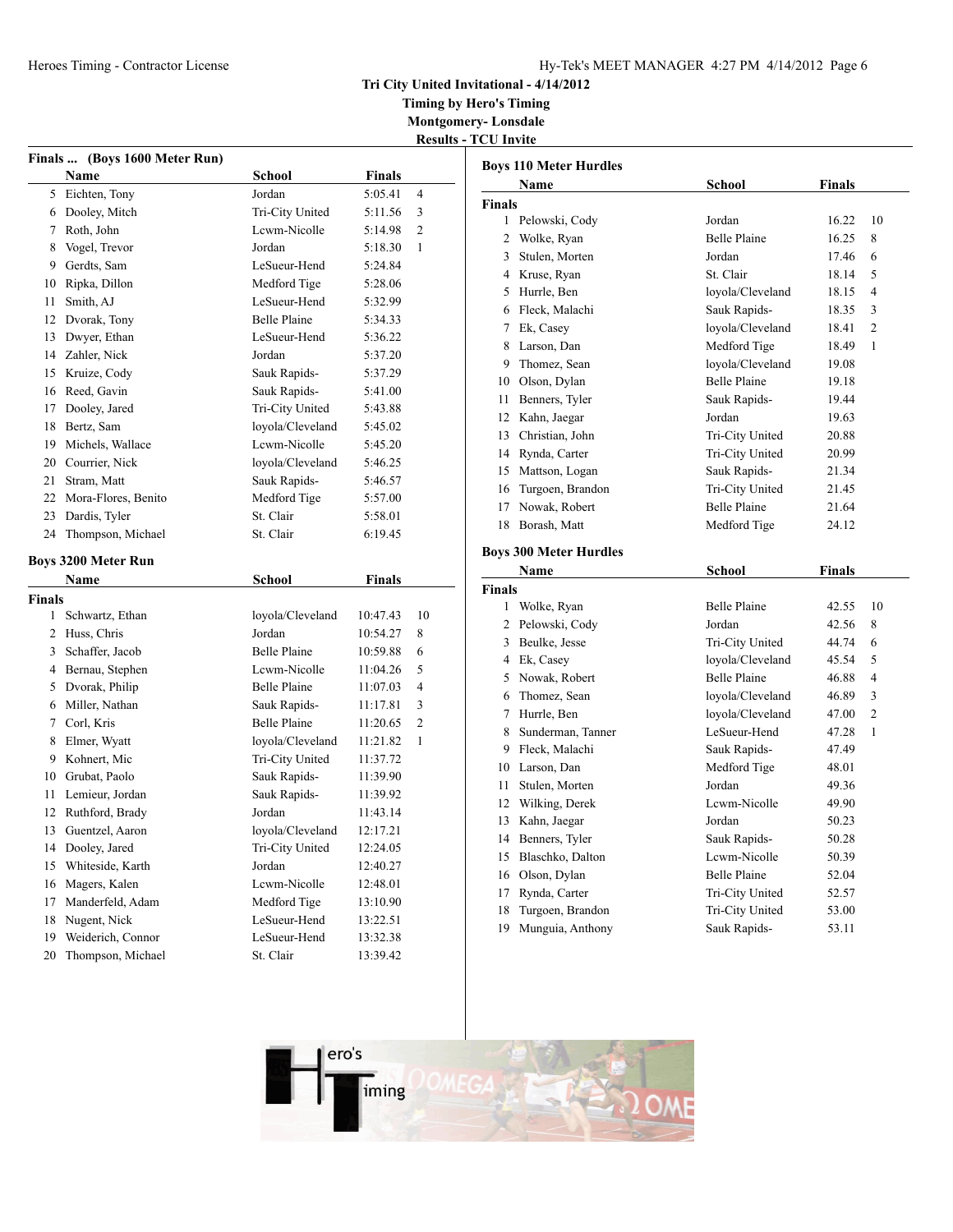## **Tri City United Invitational - 4/14/2012**

**Timing by Hero's Timing Montgomery- Lonsdale**

|                |                               |              |               | <b>Results - TCU Invite</b> |                                  |
|----------------|-------------------------------|--------------|---------------|-----------------------------|----------------------------------|
|                | <b>Boys 4x100 Meter Relay</b> |              |               |                             | <b>Boys High</b>                 |
|                | Team                          | <b>Relay</b> | <b>Finals</b> |                             | Na                               |
| <b>Finals</b>  |                               |              |               |                             | Finals                           |
| $\mathbf{1}$   | Sauk Rapids-Rice              | A            | 45.77         | 10                          | 1<br>Mc                          |
| $\overline{2}$ | Lewm-Nicollet*                | A            | 46.38         | 8                           | 2<br>Sm                          |
| 3              | Tri-City United               | A            | 46.74         | 6                           | 3<br>Mo                          |
| 4              | <b>Belle Plaine</b>           | A            | 47.44         | 5                           | $\overline{4}$<br>N <sub>o</sub> |
| 5              | Jordan                        | A            | 47.78         | 4                           | 5<br>Wa                          |
|                | 6 loyola/Cleveland            | A            | 48.53         | 3                           | 6<br>Joh                         |
| 7              | LeSueur-Henderson             | A            | 49.45         | 2                           | 7<br>Mc                          |
| 8              | St. Clair                     | A            | 54.30         | 1                           | 8<br>Hu                          |
| 9              | Medford Tigers*               | A            | 54.84         |                             | 9<br>Wa                          |
|                | <b>Boys 4x200 Meter Relay</b> |              |               |                             | 9<br>Bu                          |
|                | Team                          | <b>Relay</b> | <b>Finals</b> |                             | 9<br>Bor                         |
| <b>Finals</b>  |                               |              |               |                             | 12<br>Dw                         |
| $\mathbf{1}$   | Sauk Rapids-Rice              | A            | 1:37.89       | 10                          | Hy<br>12                         |
| 2              | <b>Belle Plaine</b>           | A            | 1:39.16       | 8                           | Sta                              |
| 3              | Lcwm-Nicollet*                | A            | 1:39.18       | 6                           | Lar                              |
| 4              | Jordan                        | A            | 1:39.86       | 5                           | --- Rip                          |
| 5              | Tri-City United               | A            | 1:40.25       | 4                           | <b>Boys Pole</b>                 |
| 6              | loyola/Cleveland              | A            | 1:42.51       | 3                           | Na                               |
| 7              | LeSueur-Henderson             | A            | 1:46.19       | 2                           | <b>Finals</b>                    |
| 8              | St. Clair                     | A            | 1:48.52       | 1                           | 1<br>Wa                          |
| ---            | Medford Tigers*               | A            | DQ            |                             | 2 Bet                            |
|                |                               |              |               |                             | $3$ Dv                           |
|                | <b>Boys 4x400 Meter Relay</b> |              |               |                             | 4<br>Fle                         |
|                | Team                          | <b>Relay</b> | <b>Finals</b> |                             | 5<br>Tho                         |
| <b>Finals</b>  |                               |              |               |                             | 6<br>De'                         |
| $\mathbf{1}$   | Jordan                        | A            | 3:38.42       | 10                          | 7<br>Sto                         |
| 2              | loyola/Cleveland              | A            | 3:41.14       | 8                           | 8<br><b>B</b> et                 |
| 3              | <b>Belle Plaine</b>           | A            | 3:41.47       | 6                           | 9<br>Sch                         |
| 4              | Tri-City United               | A            | 3:43.05       | 5                           | 10<br>Val                        |
| 5              | Sauk Rapids-Rice              | A            | 3:45.41       | 4                           | 10<br>Fra                        |
| 6              | LeSueur-Henderson             | A            | 3:48.86       | 3                           | 10<br>Wil                        |
| 7              | St. Clair                     | A            | 3:49.72       | 2                           | 13<br>Ek,                        |
|                | <b>Boys 4x800 Meter Relay</b> |              |               |                             | 13<br>Bar                        |
|                | <b>Team</b>                   | Relay        | <b>Finals</b> |                             | 13 Ber                           |
| <b>Finals</b>  |                               |              |               |                             | --- Sch                          |
|                | 1 loyola/Cleveland            | A            | 8:46.36       | 10                          | Rip                              |
| $\overline{2}$ | Tri-City United               | A            | 8:57.92       | 8                           | Pet                              |
| 3              | Lewm-Nicollet*                | A            | 9:01.79       | 6                           | --- Ma                           |
| 4              | St. Clair                     | A            | 9:02.97       | 5                           | <b>Boys Lon</b>                  |
| 5              | Jordan                        | A            | 9:04.22       | 4                           | <b>Na</b>                        |
| 6              | Sauk Rapids-Rice              | A            | 9:27.20       | 3                           | <b>Finals</b>                    |
| 7              | <b>Belle Plaine</b>           | A            | 9:59.62       | 2                           | 1 Wa                             |
|                |                               |              |               |                             |                                  |

|               | <b>Boys High Jump</b>               |                                        |                      |                |
|---------------|-------------------------------------|----------------------------------------|----------------------|----------------|
|               | Name                                | <b>School</b>                          | <b>Finals</b>        |                |
| Finals        |                                     |                                        |                      |                |
| 1             | McCabe, Cole                        | Tri-City United                        | $6 - 00.00$          | 10             |
| 2             | Smith, AJ                           | LeSueur-Hend                           | $5 - 10.00$          | 8              |
| 3             | Moylan, Tyler                       | <b>Belle Plaine</b>                    | 5-08.00              | 6              |
| 4             | Nordling, Kelly                     | Tri-City United                        | 5-08.00              | 5              |
| 5             | Wagner, Kevin                       | loyola/Cleveland                       | 5-06.00              | 4              |
| 6             | Johnson, Brady                      | <b>Belle Plaine</b>                    | 5-06.00              | 3              |
|               | 7 McCabe, Scott                     | Tri-City United                        | 5-04.00              | $\overline{2}$ |
| 8             | Hull, Casey                         | Jordan                                 | 5-04.00              | 1              |
|               | 9 Way, Kevin                        | Jordan                                 | 5-02.00              |                |
| 9             | Buesgens, Jordan                    | <b>Belle Plaine</b>                    | 5-02.00              |                |
| 9             | Borash, Matt                        | Medford Tige                           | 5-02.00              |                |
|               | 12 Dwyer, Ethan                     | LeSueur-Hend                           | 5-00.00              |                |
| 12            | Hynes-Marquette, Noah               | LeSueur-Hend                           | 5-00.00              |                |
| $---$         | Statz, Brady                        | Sauk Rapids-                           | NH                   |                |
| $---$         | Larson, Kiel                        | Medford Tige                           | NΗ                   |                |
| ---           | Ripp, Dez                           | Sauk Rapids-                           | NH                   |                |
|               |                                     |                                        |                      |                |
|               | <b>Boys Pole Vault</b>              |                                        |                      |                |
|               | Name                                | <b>School</b>                          | <b>Finals</b>        |                |
| <b>Finals</b> |                                     |                                        |                      |                |
| 1<br>2        | Wagner, Kevin<br>Beulke, Jesse      | loyola/Cleveland                       | 11-06.00             | 10             |
|               |                                     | Tri-City United<br><b>Belle Plaine</b> | 11-00.00             | 8              |
| 3             | Dvorak, Philip                      |                                        | 11-00.00             | 6              |
| 5             | 4 Fleck, Malachi<br>Thomez, Sean    | Sauk Rapids-<br>loyola/Cleveland       | 10-06.00<br>10-06.00 | 5<br>4         |
|               | 6 DeWeese, Jake                     | Jordan                                 | 10-06.00             | 3              |
| 7             | Storlie, Jack                       | Jordan                                 |                      | 2              |
| 8             | Bethke, Matt                        | Sauk Rapids-                           | 10-06.00<br>10-00.00 | 1              |
| 9             | Schabelski, David                   | <b>Belle Plaine</b>                    |                      |                |
| 10            | Valen, Nate                         |                                        | 9-06.00              |                |
|               |                                     | Medford Tige                           | 9-00.00              |                |
| 10            | Franek, Thomas<br>10 Wilking, Derek | Tri-City United<br>Lewm-Nicolle        | 9-00.00              |                |
| 13            | Ek, Casey                           | loyola/Cleveland                       | 9-00.00              |                |
| 13            | Barilla, David                      | Jordan                                 | 8-00.00<br>8-00.00   |                |
| 13            | Benners, Tyler                      | Sauk Rapids-                           | 8-00.00              |                |
|               | Schoenecker, Zack                   | <b>Belle Plaine</b>                    | NΗ                   |                |
|               | Ripka, Dillon                       | Medford Tige                           | NH                   |                |
|               | Peters, Erik                        | St. Clair                              | NH                   |                |
| ---           | Marsh, Levi                         | Lcwm-Nicolle                           | NΗ                   |                |
|               |                                     |                                        |                      |                |
|               | <b>Boys Long Jump</b>               |                                        |                      |                |
|               | Name                                | <b>School</b>                          | <b>Finals</b>        |                |
| Finals        |                                     |                                        |                      |                |
| 1             | Wagner, Kevin                       | loyola/Cleveland                       | 19-05.00             | 10             |
| 2             | Smith, AJ                           | LeSueur-Hend                           | 18-10.00             | 8              |

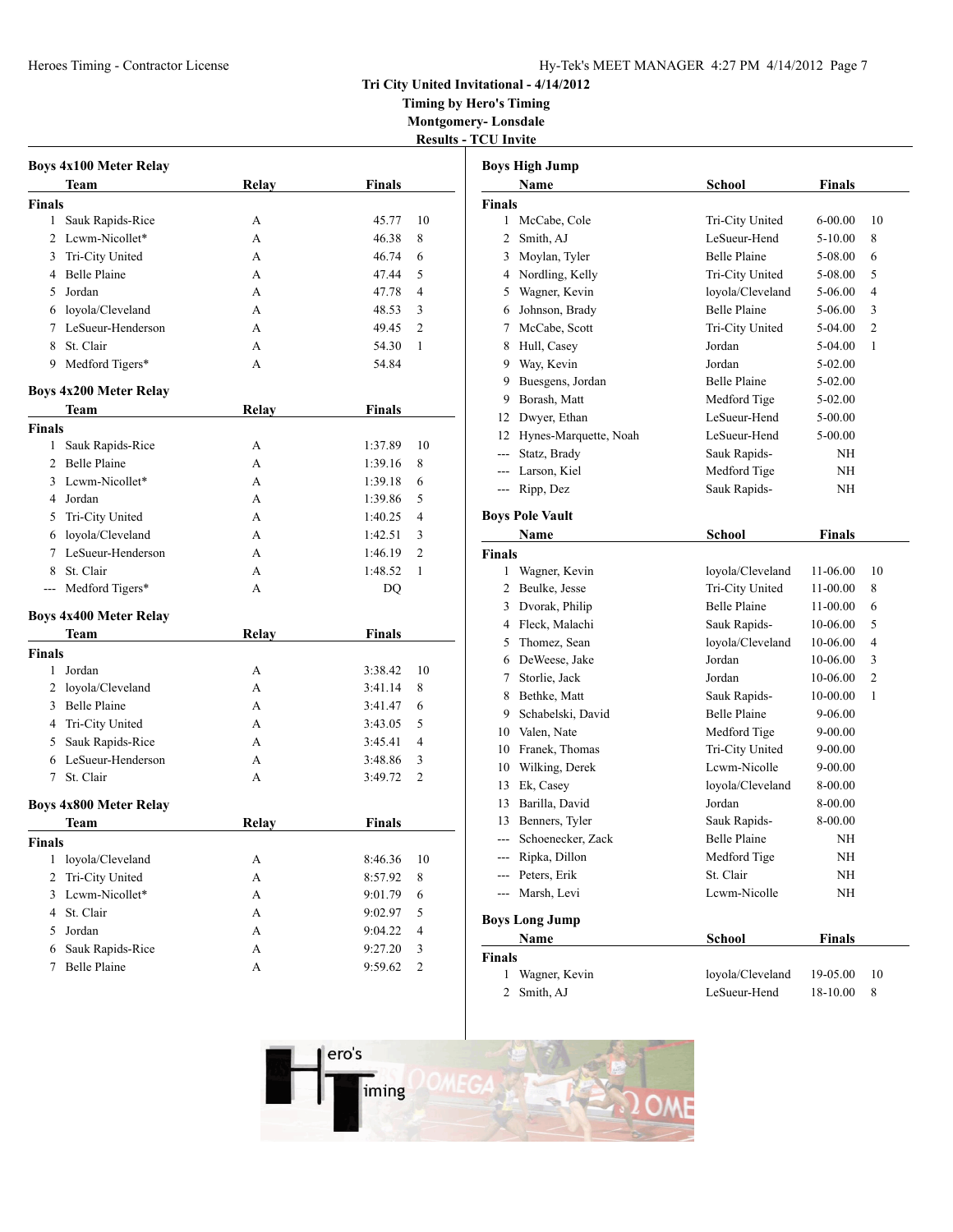**Tri City United Invitational - 4/14/2012**

**Timing by Hero's Timing**

**Montgomery- Lonsdale Results - TO** 

|                |                          |                     |               | resunt |
|----------------|--------------------------|---------------------|---------------|--------|
|                | Finals  (Boys Long Jump) |                     |               |        |
|                | Name                     | School              | <b>Finals</b> |        |
| 3              | Haffner, Zack            | Sauk Rapids-        | 18-08.50      | 6      |
| 4              | Beulke, Jesse            | Tri-City United     | 18-06.00      | 5      |
| 5              | Douglass, Brent          | loyola/Cleveland    | 18-04.00      | 4      |
| 6              | Vanzuilen, Luke          | Medford Tige        | 18-02.00      | 3      |
| 7              | Bruender, Josh           | loyola/Cleveland    | 18-00.00      | 2      |
| 8              | Sheetz, Matt             | Lewm-Nicolle        | 18-00.00      | 1      |
| 9              | Hull, Casey              | Jordan              | 17-09.00      |        |
| 9              | Busch, Zach              | Jordan              | 17-09.00      |        |
| 11             | Kruschke, Everett        | <b>Belle Plaine</b> | 17-08.00      |        |
| 12             | Brownlee, Mason          | Tri-City United     | 17-07.00      |        |
| 13             | Prohaska, Blayne         | <b>Belle Plaine</b> | 17-03.00      |        |
| 14             | Fischer, Jamie           | Lewm-Nicolle        | 17-02.00      |        |
| 15             | Haefner, Dillon          | <b>Belle Plaine</b> | 17-00.00      |        |
| 16             | Grems, Trevor            | Medford Tige        | 16-11.50      |        |
| 17             | Wittowski, Bobby         | Sauk Rapids-        | 16-09.00      |        |
| 18             | Hauser, Tyler            | St. Clair           | 16-03.00      |        |
| 19             | Lain, Brady              | Sauk Rapids-        | 15-11.00      |        |
| 20             | Schwarz, Thomas          | LeSueur-Hend        | 15-08.00      |        |
|                | 20 Nelson, oleton        | LeSueur-Hend        | 15-08.00      |        |
| 22             | Drentlaw, Samson         | Jordan              | 15-05.00      |        |
| 23             | Rynda, Carter            | Tri-City United     | 15-03.00      |        |
|                |                          |                     |               |        |
|                | <b>Boys Triple Jump</b>  |                     |               |        |
|                | Name                     | <b>School</b>       | <b>Finals</b> |        |
| Finals         |                          |                     |               |        |
| 1              | Beulke, Jesse            | Tri-City United     | 41-09.25      | 10     |
|                |                          |                     |               |        |
| $\overline{2}$ | Huberty, Matt            | Sauk Rapids-        | 39-08.75      | 8      |
| 3              | Zurn, Nick               | <b>Belle Plaine</b> | 39-05.00      | 6      |
| 4              | Kruse, Ryan              | St. Clair           | 38-05.50      | 5      |
| 5              | Smith, AJ                | LeSueur-Hend        | 37-09.75      | 4      |
| 6              | Busch, Zach              | Jordan              | 37-04.75      | 3      |
| 7              | Prohaska, Blayne         | Belle Plaine        | 37-01.75      | 2      |
| 8              | Nordling, Kelly          | Tri-City United     | 36-11.25      | 1      |
| 9              | Hynes-Marquette, Noah    | LeSueur-Hend        | 36-06.00      |        |
| 10             | Hurrle, Ben              | loyola/Cleveland    | 35-10.00      |        |
| 11             | Brownlee, Mason          | Tri-City United     | 35-05.00      |        |
| 12             | Johnson, Brady           | <b>Belle Plaine</b> | 35-04.50      |        |
| 13             | Stockinger, Riley        | Sauk Rapids-        | 34-09.50      |        |
| 13             | Grems, Trevor            | Medford Tige        | 34-09.50      |        |
| 15             | Senkyr, Robert           | St. Clair           | 34-08.25      |        |
| 16             | Wagner, Caleb            | Medford Tige        | 34-06.50      |        |
| 17             | Bruender, Josh           | loyola/Cleveland    | 33-11.00      |        |
| 18             | Schruin, Sam             | St. Clair           | 33-10.50      |        |
| 19             | Palmer, Seth             | Jordan              | 33-09.75      |        |
| 20             | Weiers, Noah             | LeSueur-Hend        | 32-09.75      |        |
| 21             | Schwarze, Scott          | Jordan              | 31-05.00      |        |

| <b>CU Invite</b> |                                  |                     |               |                |
|------------------|----------------------------------|---------------------|---------------|----------------|
| 23               | Manderfeld, Adam                 | Medford Tige        | 31-01.50      |                |
| 24               | Murphy, Travis                   | Lewm-Nicolle        | 27-09.75      |                |
|                  | <b>Boys Shot Put</b>             |                     |               |                |
|                  | Name                             | <b>School</b>       | Finals        |                |
| Finals           |                                  |                     |               |                |
| 1                | Zalesky, Nic                     | Lcwm-Nicolle        | 46-04.00      | 10             |
| $\overline{c}$   | Rose, Bobby                      | LeSueur-Hend        | 43-05.25      | 8              |
| 3                | Meixell, Nate                    | Lewm-Nicolle        | 41-06.25      | 6              |
| 4                | Trnka, Jordan                    | Tri-City United     | 41-05.00      | 5              |
| 5                | Bares, Zach                      | Jordan              | 38-07.25      | 4              |
| 6                | Judovsky, Zachary                | Sauk Rapids-        | 37-03.50      | 3              |
| 7                | Otto, Alec                       | <b>Belle Plaine</b> | 37-02.25      | $\overline{c}$ |
| 8                | Moon, Tyler                      | Sauk Rapids-        | 37-02.00      | 1              |
| 9                | Lena, Charlie                    | loyola/Cleveland    | 36-06.50      |                |
| 10               | Spellman, Josh                   | <b>Belle Plaine</b> | 36-04.75      |                |
| 11               | Vlasak, Chad                     | Tri-City United     | 35-10.00      |                |
| 12               | Hanson, Chase                    | Medford Tige        | 35-06.75      |                |
| 13               | Nowak, Jacob                     | <b>Belle Plaine</b> | 35-04.00      |                |
| 14               | Kerkow, Aaron                    | Jordan              | 35-02.50      |                |
| 15               | Gray, Jack                       | Jordan              | 34-11.50      |                |
| 16               | McColloch, Eli                   | Sauk Rapids-        | 34-05.25      |                |
| 17               | Hanson, Preston                  | Medford Tige        | 34-04.25      |                |
| 18               | Eckblad, Dan                     | LeSueur-Hend        | 33-09.00      |                |
| 19               | Otto, Wes                        | loyola/Cleveland    | 33-04.25      |                |
| 20               | Ouren, Eric                      | loyola/Cleveland    | 33-00.00      |                |
| 21               | McDonald, Adam                   | LeSueur-Hend        | 32-11.00      |                |
| 22               | Goebel, John                     | St. Clair           | 32-09.50      |                |
| 23               | Kronback, Jacob                  | St. Clair           | 32-06.25      |                |
|                  | 24 Priesler, Cody                | Tri-City United     | 31-10.75      |                |
| 25               | Carlson, Alex                    | Lewm-Nicolle        | 31-09.75      |                |
|                  | 26 Hauser, Tanner                | St. Clair           | 31-03.75      |                |
| 27               | Elmhorst, Byrce                  | Medford Tige        | 27-04.50      |                |
|                  |                                  |                     |               |                |
|                  | <b>Boys Discus Throw</b><br>Name | <b>School</b>       | <b>Finals</b> |                |
| Finals           |                                  |                     |               |                |
| 1                | Zalesky, Nic                     | Lcwm-Nicolle        | 126-07        | 10             |
| 2                | Kruse, Ryan                      | St. Clair           | 120-07.50     | 8              |
| 3                | Vlasak, Chad                     | Tri-City United     | 119-06.50     | 6              |
| 4                | Goebel, John                     | St. Clair           | 111-05.50     | 5              |
| 5                | Odelius, Ryan                    | Sauk Rapids-        | 109-04        | 4              |
| 6                | Ouren, Eric                      | loyola/Cleveland    | 106-01        | 3              |
| 7                | Phillips, Jordan                 | loyola/Cleveland    | 104-00        | $\overline{c}$ |
| 8                | Rose, Bobby                      | LeSueur-Hend        | 103-07        | 1              |
| 9                | Gray, Jack                       | Jordan              | 103-05        |                |
| 10               | Archer, Matt                     | loyola/Cleveland    | 103-04.50     |                |
| 11               | Doub, Jarod                      | Jordan              | 102-10        |                |
| 12               | Moon, Tyler                      | Sauk Rapids-        | 102-05.50     |                |
|                  |                                  |                     |               |                |